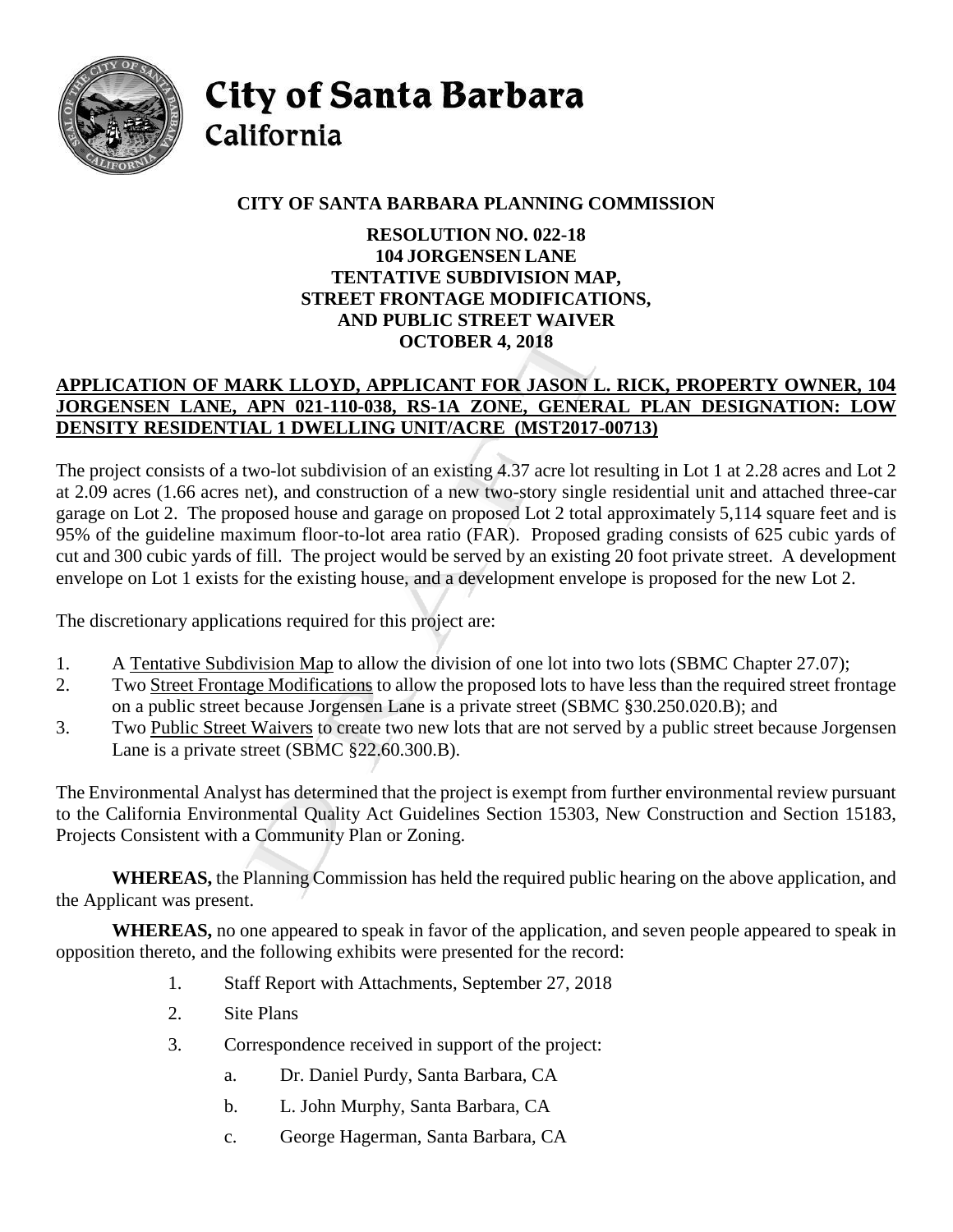- d. Rich Goodstein, Santa Barbara, CA
- e. Joy Leach, Santa Barbara, CA
- 4. Correspondence received in opposition to, or with concerns of, the project:
	- a. Cody Cammbell, Santa Barbara, CA
	- b. Carl Gutierrez-Jones, Santa Barbara, CA
	- c. Leslie S. Gutierrez-Jones, Santa Barbara, CA
	- d. John Warnock, Santa Barbara, CA
	- e. David Unger, Santa Barbara, CA

### **NOW, THEREFORE BE IT RESOLVED** that the City Planning Commission:

**I.** Approved the subject application, making the following findings and determinations:

### **A. ENVIRONMENTAL REVIEW**

The project qualifies for an exemption from further environmental review under CEQA Guidelines Section 15183, based on the City staff analysis and the CEQA Certificate of Determination on file for this project.

#### **B. THE TENTATIVE MAP (SBMC §27.07.100)**

As described in Section VI.C of the Staff Report, the proposed Tentative Subdivision Map is in compliance with the requirements of the Subdivision Map Act, and with the Requirements for Approval in SBMC §27.07.100. The proposed map is consistent with the General Plan, including policies of the Safety Element, specifically with regard to the policies concerning fire hazard programs and evacuation routes. The site is physically suited for the proposed single-unit residential use, and consistent with the vision for the Cielito neighborhood at one dwelling unit per acre. This takes slope density into account with the proposed Lot 1 having more than two acres, and Lot 2 having more than 1.5 acres (see the table in Section VI.A above). The design of the project will not cause substantial environmental damage because the development is proposed to be placed outside of any sensitive areas, preserves existing trees to the extent feasible and provides replacements for removed trees. The development envelope sets aside more than 50% of the lot area as development-restricted open space, and includes riparian landscaping appropriate for the area of the seasonal drainage channel. The proposed improvements will not cause serious public health problems. The design of the development and type of improvements does not conflict with easements. The site does not front on any public natural resources requiring public access. The project will meet water quality requirements and comply with City standards for sewer, and the project will comply with the Conditions of Approval.

### **C. STREET FRONTAGE MODIFICATIONS**

As described in Section VI.A of the Staff Report, the requested modifications are necessary to secure an appropriate improvement because the existing and proposed lots are landlocked and do not have frontage on a public street, are consistent with the purpose of the Zoning Ordinance, and result in development that is generally consistent with existing patterns of development for the neighborhood. The proposed lots have more than 100 feet of frontage on the private Jorgensen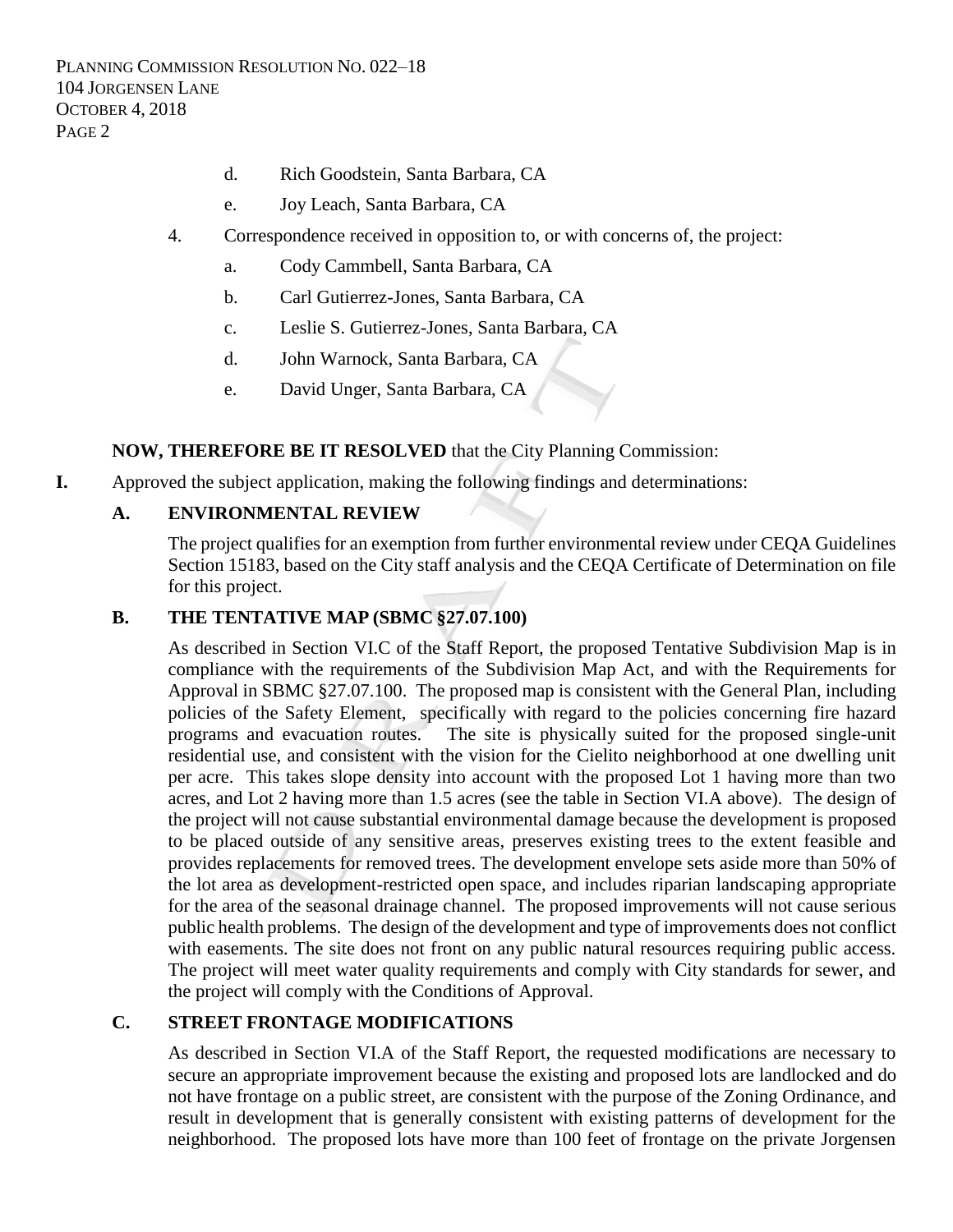> Lane that was constructed to City street standards for the roadway. There is a private road maintenance agreement and owners' association to maintain Jorgensen Lane. The owner of the new lot shall automatically become a member of this association, and share the maintenance responsibility.

## **D. PUBLIC STREET WAIVER**

As described in Section VII. of the Staff Report, the existing lot and proposed lots are landlocked and do not have frontage on a public street and therefore not served by a public street. The City Public Works Director recommends that the Planning Commission waive the requirement that the lots created by the proposed subdivision front upon a public street because the existing private street provides adequate access to the proposed lots, provides adequate fire suppression access, the recorded private street maintenance agreement has adequate provisions for owner maintenance, and the waiver is in the best interests of the City.

**II.** Said approval is subject to the following conditions:

In consideration of the project approval granted by the Planning Commission and for the benefit of the owner(s) and occupant(s) of the Real Property, the owners and occupants of adjacent real property and the public generally, the following terms and conditions are imposed on the use, possession, and enjoyment of the Real Property:

- **A. Order of Development.** In order to accomplish the proposed development, the following steps shall occur in the order identified:
	- 1. Obtain all required design review approvals.
	- 2. Pay Land Development Team Recovery Fee (30% of all planning fees, as calculated by staff) at time of building permit application.
	- 3. Submit an application for and obtain Building Permit(s) for, and complete, the construction of all private common area improvements required prior to approval of the Map to ensure the lot is ready for subdivision.
	- 4. Submit an application for and obtain City Council approval of the Parcel Map and Agreement(s) and record said documents.
	- 5. Following recordation of Parcel Map, submit an application for and obtain a Building Permit (BLD) for construction of approved development.

Details on implementation of these steps are provided throughout the conditions of approval.

- **B. Recorded Conditions Agreement.** Prior to the issuance of any Public Works permit or Building permit for the project on the Real Property, the Owner shall execute an *Agreement Relating to Subdivision Map Conditions Imposed on Real Property*, which shall be reviewed as to form and content by the City Attorney, Community Development Director and Public Works Director, recorded in the Office of the County Recorder concurrent with the Parcel Map, and shall include the following:
	- 1. **Approved Development.** The development of the Real Property approved by the Planning Commission on October 4, 2018 is limited to a Tentative Subdivision Map for a two-lot subdivision of an existing 4.37 acre parcel resulting in Lot 1 at 2.28 acres and Lot 2 at 2.09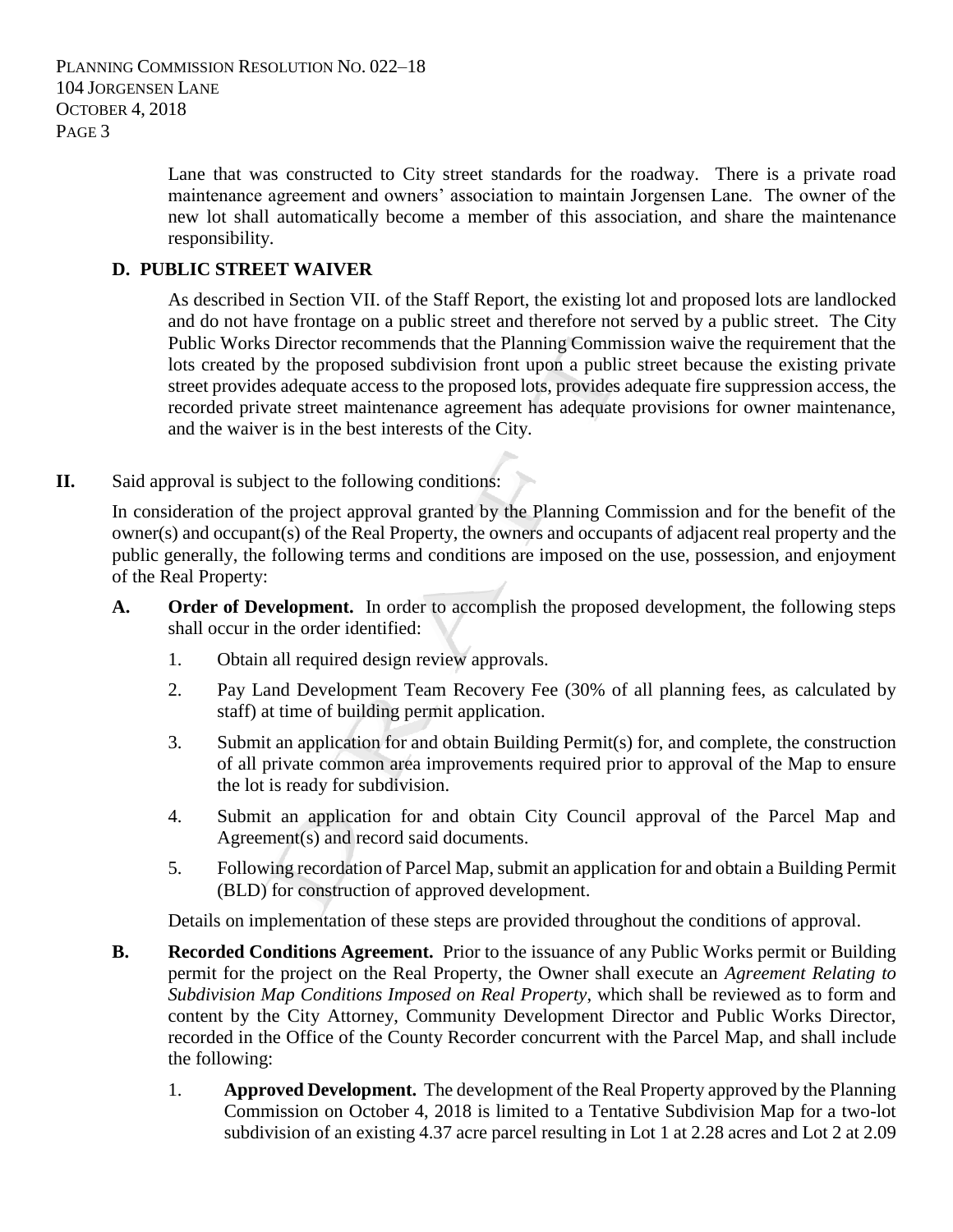acres, two Zoning Modifications for lot frontage, two Public Street Waivers, and construction of a new house on Lot 2 to be reviewed by the Single Family Design Board, and the improvements shown on the Tentative Subdivision Map signed by the chair of the Planning Commission on said date and on file at the City of Santa Barbara.

- 2. **Development Rights Restrictions.** The Owner shall not make any use of the restricted portion of the Real Property as designated on the approved Tentative Subdivision Map (those areas outside the Development Envelope) in order that those portions of the Real Property remain in their natural state. All areas of the project site not designated as "Development Envelope" or shown hereon as an access or utility service corridor are to remain in an undeveloped condition subject to the passive use by the property owner. The parcel owners shall perform clearance for flammable vegetation adjacent to structures and improvements for fire protection purposes. The Owners shall not make use of the restricted area including, but not limited to, grading, irrigation, structures, ornamental landscaping, or utility service lines. The restricted areas shall be shown on the Parcel Map. The Owner shall continue to be responsible for maintenance of the restricted area, and compliance with orders of the Fire Department. Any brush clearance shall be performed without the use of earth moving equipment.
- 3. **Common Area Maintenance.** An express method for the appropriate and regular maintenance of the common areas, common access ways, common utilities and other similar shared or common facilities or improvements of the development, which methodology shall also provide for an appropriate cost-sharing of such regular maintenance among the various owners of the parcels.
- 4. **Garages Available for Parking.** A requirement that all garages be kept open and available for the parking of vehicles owned by the residents of the property in the manner for which the garages were designed and permitted.
- 5. **Landscape Maintenance.** The landscaping shown on the approved Landscaping Plan shall be maintained and preserved at all times in accordance with the Plan. Such Plan shall not be modified unless prior written approval is obtained from the appropriate design review board. If said landscaping is removed for any reason without approval by the appropriate design review board, the owner is responsible for its immediate replacement.
- 6. **Covenant Enforcement.** Each owner is permitted to contractually enforce the terms of the private covenants, reciprocal easement agreement, or similar agreement required by this condition.
- 7. **Uninterrupted Water Flow.** The Owner shall provide for the continuation of any historic uninterrupted flow of water onto the Real Property including, but not limited to, swales, natural watercourses, conduits and any access road, as appropriate.
- 8. **Recreational Vehicle Storage Limitation.** No recreational vehicles, boats, or trailers shall be stored on the Real Property unless enclosed or concealed from view as approved by the Single Family Design Board (SFDB).
- 9. Lighting. Exterior lighting, where provided, shall be consistent with the City's Lighting Ordinance and most currently adopted Energy Code. No floodlights shall be allowed. Exterior lighting shall be shielded and directed toward the ground.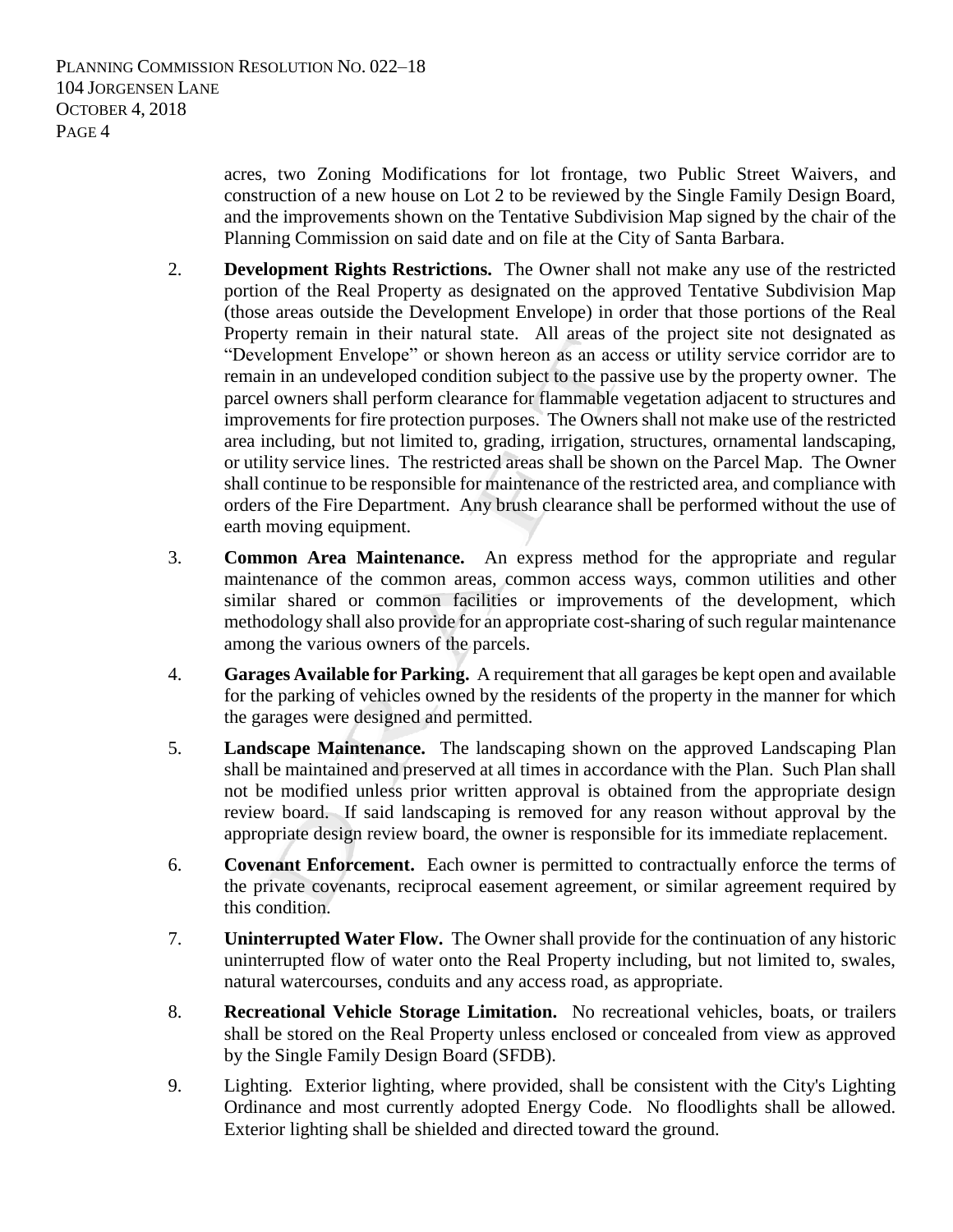- 10. Pesticide or Fertilizer Usage Near Creeks/Drainages. The use of pesticides or fertilizer shall be prohibited within the areas outside of the development envelopes as identified on the approved Tentative Map, which drain directly into adjacent drainages.
- 11. Storm Water Pollution Control and Drainage Systems Maintenance. Owners shall maintain the drainage system and storm water pollution control devices in a functioning state and in accordance with the Storm Water BMP Guidance Manual and Operations and Maintenance Procedure Plan approved by the Creeks Division. Should any of the project's surface or subsurface drainage structures or storm water pollution control methods fail to capture, infiltrate, and/or treat water, or result in increased erosion, the Owners shall be responsible for any necessary repairs to the system and restoration of the eroded area. Should repairs or restoration become necessary, prior to the commencement of such repair or restoration work, the Owners shall submit a repair and restoration plan to the Community Development Director to determine if an amendment or a new Building Permit is required to authorize such work. The Owner is responsible for the adequacy of any project-related drainage facilities and for the continued maintenance thereof in a manner that will preclude any hazard to life, health, or damage to the Real Property or any adjoining property.
- **C. Public Works Submittal.** The Owner/Agent shall submit the following, or evidence of completion of the following, to the Public Works Department for review and approval, prior to processing the approval of the Parcel Map and prior to the issuance of any permits/Work Orders for the project :
	- 1. **Public Street Waivers.** Two (2) Public Street Waivers are required to create two (2) new lots that do not front on a public street (SBMC §22.60.300.B).
	- 2. **Parcel Map per Santa Barbara Municipal Code (SBMC §27.09).** A Parcel Map application is required for a two-lot subdivision of an existing parcel resulting in Lot 1 and Lot 2 for review and approval. The Parcel Map shall be prepared by a licensed land surveyor or registered Civil Engineer eligible to practice land surveying. The Parcel Map shall conform to the requirements of the City Survey Control Ordinance.
	- 3. **Address letter per Santa Barbara Municipal Code (SBMC)** §**22.32.** An address letter will be required for the new proposed building on Lot 2.
	- 4. **Dedication**. An easement, as described below, subject to approval of the easement scope and location by the Public Works Department:
		- A 10-foot wide easement with a minimum height clearance of 11 feet for sanitary sewer access/maintenance purposes. The existing informal access road shall remain unimproved, and shall be maintained by the Owner, including repair of the existing culvert.
- **D. Design Review.** The project is subject to the review and approval of the Single Family Design Board (SFDB). The SFDB shall not grant project design approval until the plans demonstrate consistency with the following Planning Commission conditions:
	- 1. **Oak Tree Removal and Replacement.** Oak trees greater than four inches (4") in diameter at four feet (4') above grade removed as a result of the project shall be replaced at a three to one (3:1) ratio, at a minimum 24-inch box size, from South Coastal Santa Barbara County Stock.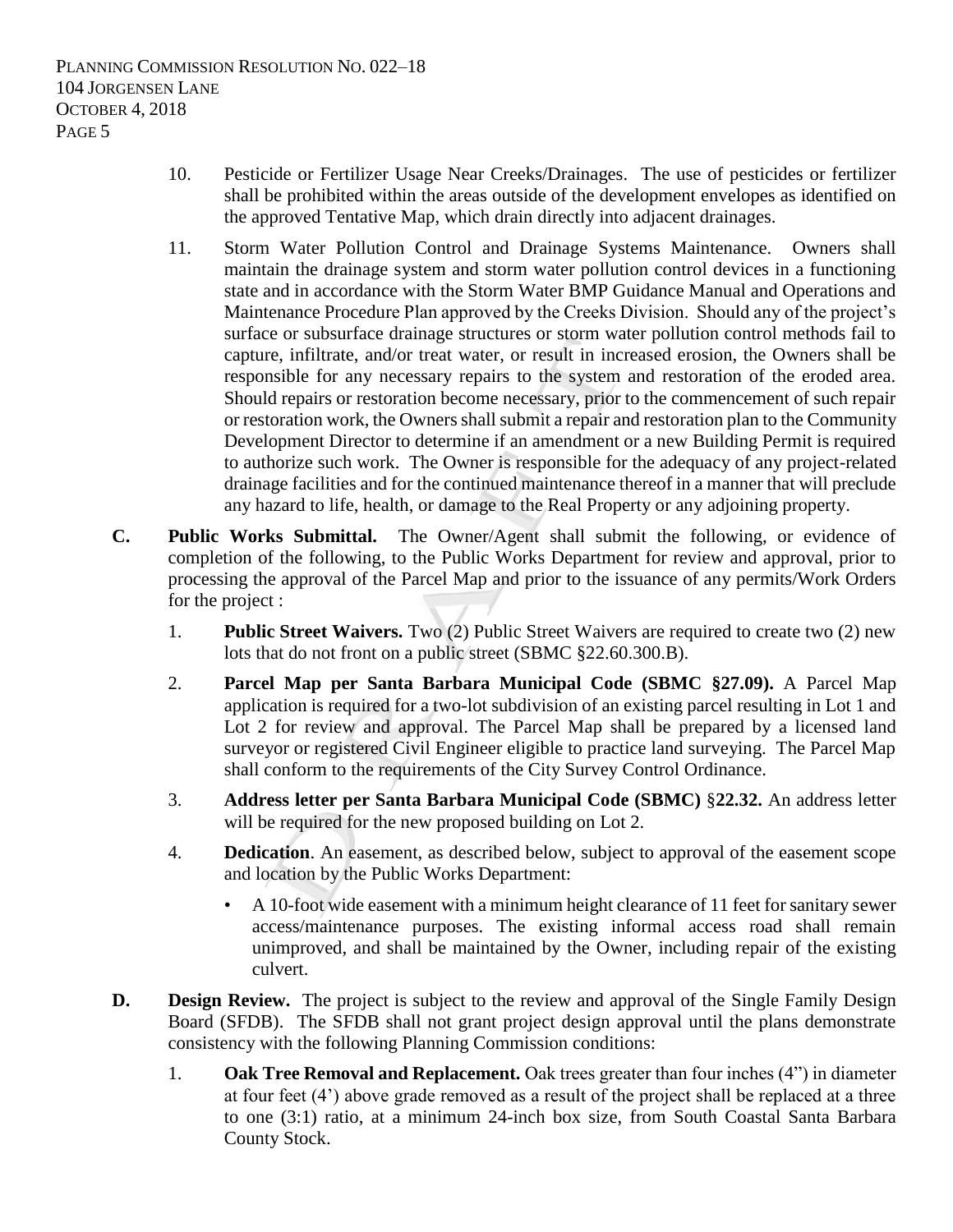- 2. **Tree Protection Measures.** The landscape plan and grading plan shall include the following tree protection measures:
	- a. Project Arborist shall be notified prior to any activities within the critical root zone of protected trees.
	- b. Project Arborist shall be present during any grading or excavation adjacent to or beneath the dripline of any oak tree.
	- c. Grading under any oak tree dripline shall be minimized. Grading within the dripline during construction shall be minimized and shall be done with light (one ton or less) rubber-tired equipment or by hand. If use of larger equipment is necessary within the dripline of any oak, it shall only be operated under the supervision and direction of a qualified Arborist.
	- d. Fencing. During construction, fencing or protective barriers, such as a 6-foot tall chain link fence or orange construction fence with metal stakes, shall be provided around all trees proposed to remain, at the critical root zone or where practical.
	- e. No activities or storage of construction materials shall be allowed within the fenced areas unless approved by the project arborist.
	- f. No storage of heavy equipment or materials, or parking shall take place within five (5) feet of the dripline of any oak tree.
	- g. Compaction of the root zone shall be avoided by spreading 3 to 4 inches of mulch. If necessary, plywood or equivalent shall be placed on top.
	- h. Any root disturbance to any of the protected trees shall be done by hand and the project arborist alerted.
	- i. All roots encountered shall be cut cleanly with a sharp saw to allow for new root regeneration, backfilled immediately or kept moist to prevent drying out and dying.
	- j. Any tree affected by the construction process shall be deep-root fertilized to promote better health and vigor.
	- k. During hot, dry periods, the foliage may need to be washed with high pressure water to remove construction dust.
	- l. Landscaping provided under the oak tree(s) shall be compatible with preservation of the trees as determined by the Single Family Design Board (SFDB). No irrigation system shall be installed under the dripline of any oak tree.
	- m. Oak seedlings and saplings less than four inches (4") at four feet (4') above the ground that are removed during construction shall be transplanted where feasible. If transplantation is not feasible, replacement trees shall be planted at a minimum one to one (1:1) ratio. Replacement trees shall be a minimum of one (1) gallon size derived from South Coastal Santa Barbara County stock.
- 2. **Seasonal Creek.** Provide a creek restoration and maintenance plan for the creek setback area to the City for approval prior to SFDB Project Design Approval. The plan should include measures for removing existing non-native vegetation and preparing the site for revegetation. Only native riparian trees and plants from local genetic stock should be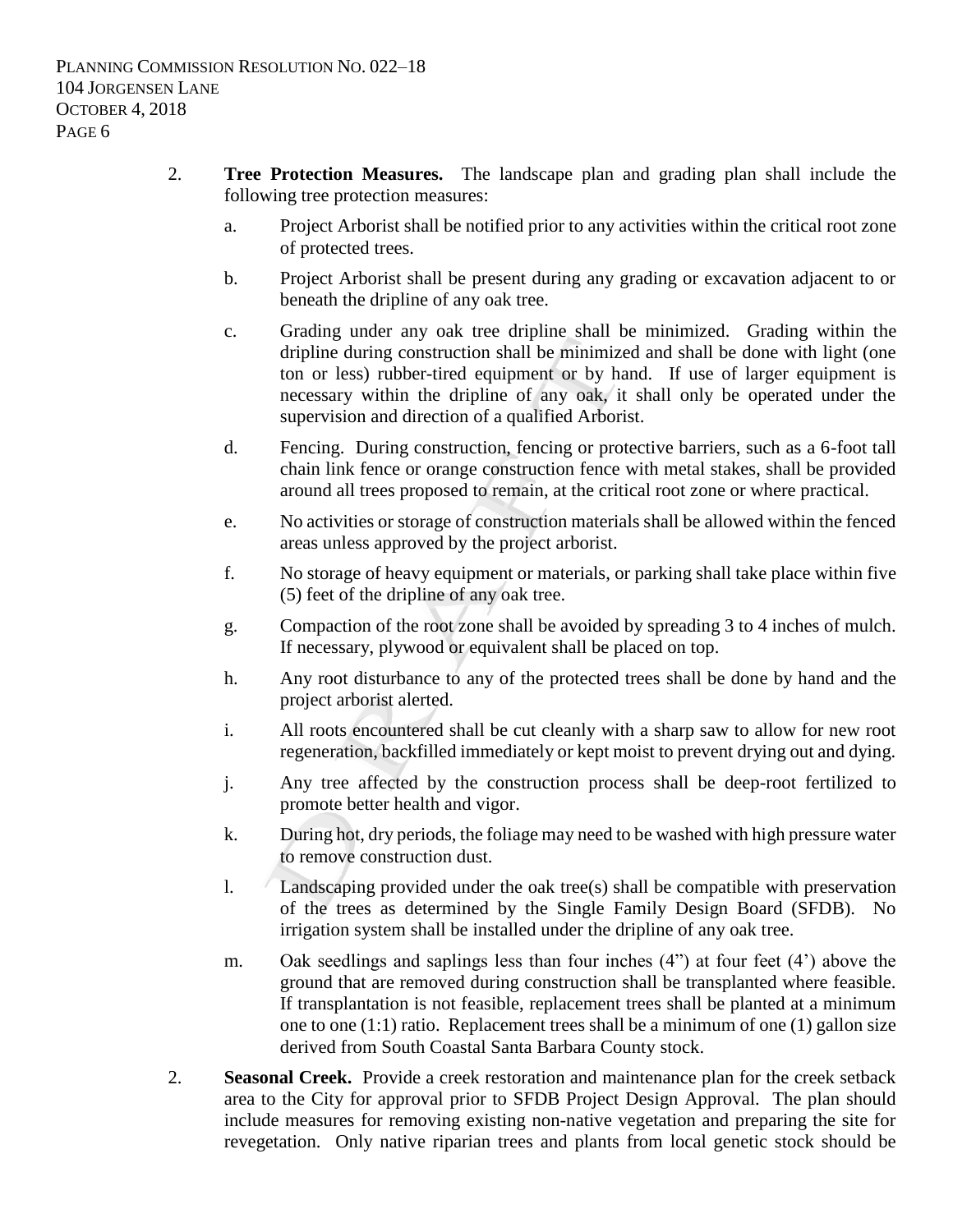installed in the creek setback area. Indicate the source of the plants on the plans. A fiveyear post-occupancy monitoring program for the creek restoration shall be included in the plan.

- 3. **Needlegrass Transplantation.** The landscape plan shall incorporate the following information and/or notes: Needlegrass clumps in areas proposed for disturbance shall be excavated and transplanted to undisturbed portions of the lot or parcel, and this species (Nasella pulchra or Nassella lepida) shall be incorporated into the landscaping plan for several, if not all, lots.
- 4. **Lighting.** Exterior lighting, where provided, shall be consistent with the City's Lighting Ordinance. No floodlights shall be allowed. Exterior lighting shall be shielded and directed toward the ground.
- 5. **Screened Backflow Device.** The backflow devices for fire sprinklers, pools, spas and/or irrigation systems shall be provided in a location screened from public view or included in the exterior wall of the building, as approved by the SFDB.
- 6. **Screened Parking.** Uncovered parking is required to be screened from the street pursuant to SBMC §30.15.120. The second driveway, parking, and screening are subject to approval by the SFDB.
- 7. **Permeable Paving.** A permeable paving system shall be incorporated, to the extent feasible, for the project driveways, walkways and parking areas that will allow a portion of the paved area runoff to percolate into the ground, except as necessary to meet Fire Department weight requirements. Materials in driveways and parking areas must be approved by the Transportation Manager.
- **E. Requirements Prior to Permit Issuance.** The Owner shall submit the following, or evidence of completion of the following, for review and approval by the Department listed below prior to the issuance of any permit for the project. Some of these conditions may be waived for demolition or rough grading permits, at the discretion of the department listed. Please note that these conditions are in addition to the standard submittal requirements for each department.
	- 1. **Public Works Department.**
		- a. **Work Order**. A Public Works permit/Work Order will be required for a new water meter.

### 2. **Community Development Department.**

- a. **Contractor and Subcontractor Notifications.** The Owner shall notify in writing all contractors and subcontractors of the site rules, restrictions and Conditions of Approval. Submit a copy of the notice to the Planning Division.
- b. **Requirement for Archaeological Resources.** The following information shall be printed on the grading plans and site plan:

If archaeological resources are encountered or suspected, work shall be halted or redirected immediately and the Planning Division shall be notified. The archaeologist shall assess the nature, extent, and significance of any discoveries and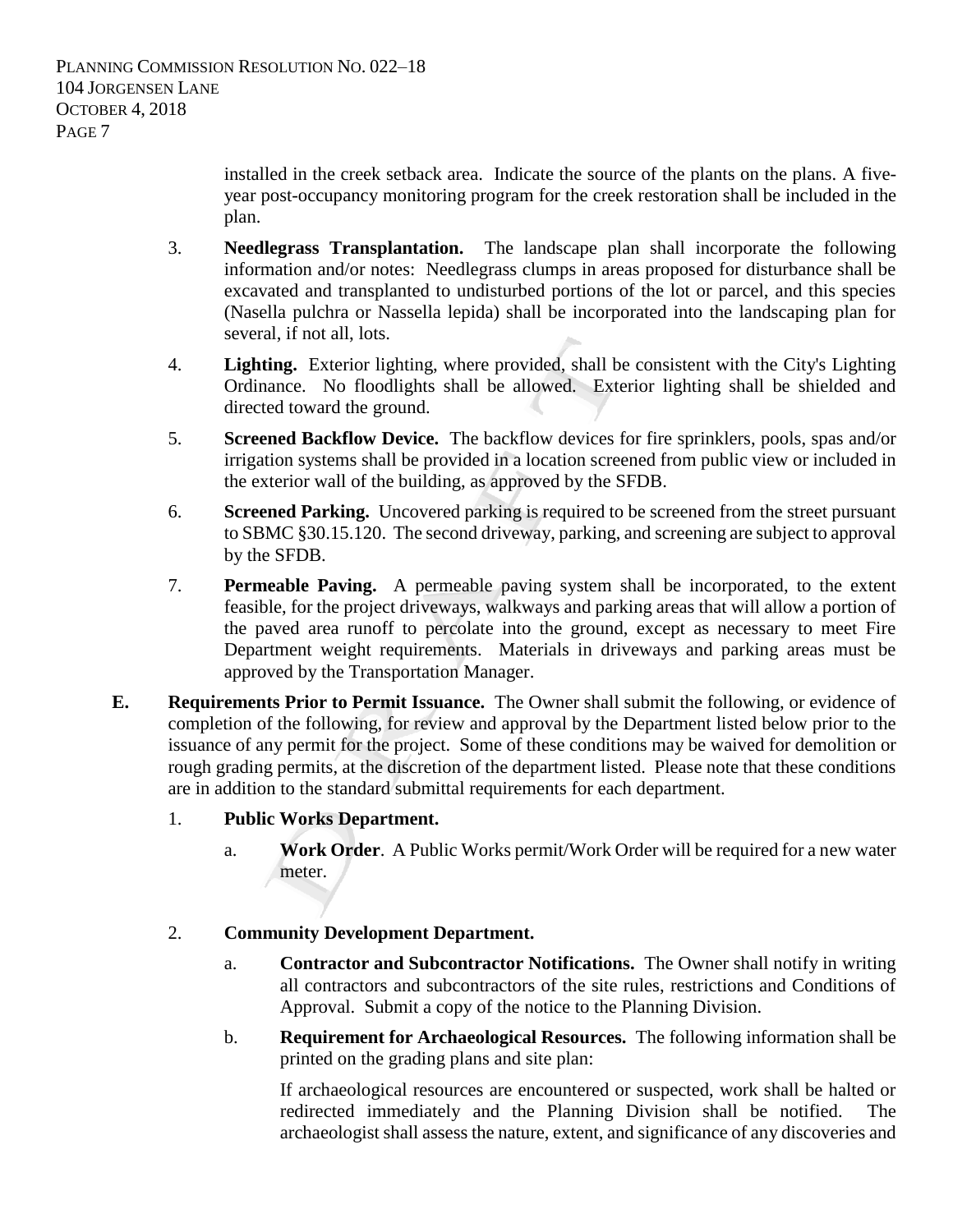> develop appropriate management recommendations for archaeological resource treatment, which may include, but are not limited to, redirection of grading and/or excavation activities, consultation and/or monitoring with a Barbareño Chumash representative from the most current City Qualified Barbareño Chumash Site Monitors List, etc.

> If the discovery consists of possible human remains, the Santa Barbara County Coroner shall be contacted immediately. If the Coroner determines that the remains are Native American, the Coroner shall contact the California Native American Heritage Commission. A Barbareño Chumash representative from the most current City Qualified Barbareño Chumash Site Monitors List shall be retained to monitor all further subsurface disturbance in the area of the find. Work in the area may only proceed after the Planning Division grants authorization.

> If the discovery consists of possible prehistoric or Native American artifacts or materials, a Barbareño Chumash representative from the most current City Qualified Barbareño Chumash Site Monitors List shall be retained to monitor all further subsurface disturbance in the area of the find. Work in the area may only proceed after the Planning Division grants authorization.

- c. **Biologist and Arborist Monitoring Contracts.** Submit to the Planning Division contracts with a qualified biologist and a qualified arborist for monitoring during all ground disturbing activities associated with the project, including, but not limited to, grading, excavation, trenching vegetation or paving removal and ground clearance, as outlined in the Biological Assessment, prepared by Lawrence Hunt, dated June 14, 2006, and the Arborist Report, prepared by Westree, dated December 10, 2004, with an Addendum dated March 21, 2006. The contract shall be subject to the review and approval of the Planning Division.
- d. **Private Road Maintenance Agreement.** The Owner shall amend the Declaration of Covenants, Conditions and Restrictions for Maintenance of Private Road and Formation of Private Road Owners' Association (Jorgensen Lane) to include the newly created fourth property in the subdivision as a party in the agreement and the association. Said Agreement is subject to the review and approval of the Community Development Director and City Attorney.
- e. **Boulders.** The owner shall remove and properly dispose of all boulders or, if boulders are to remain on site, an anchoring system must be in place that the City has deemed safe.
- f. **Design Review Requirements.** Plans shall show all design, landscape and tree protection elements, as approved by the SFDB and as outlined in Section D "Design Review," and all elements/specifications shall be implemented on-site.
- g. **Conditions on Plans/Signatures.** The final Resolution shall be provided on a full size drawing sheet as part of the grading (if separate permit) and drawing sets. Each condition shall have a sheet and/or note reference to verify condition compliance. If the condition relates to a document submittal, indicate the status of the submittal (e.g., Parcel Map submitted to Public Works Department for review). A statement shall also be placed on the sheet as follows: The undersigned have read and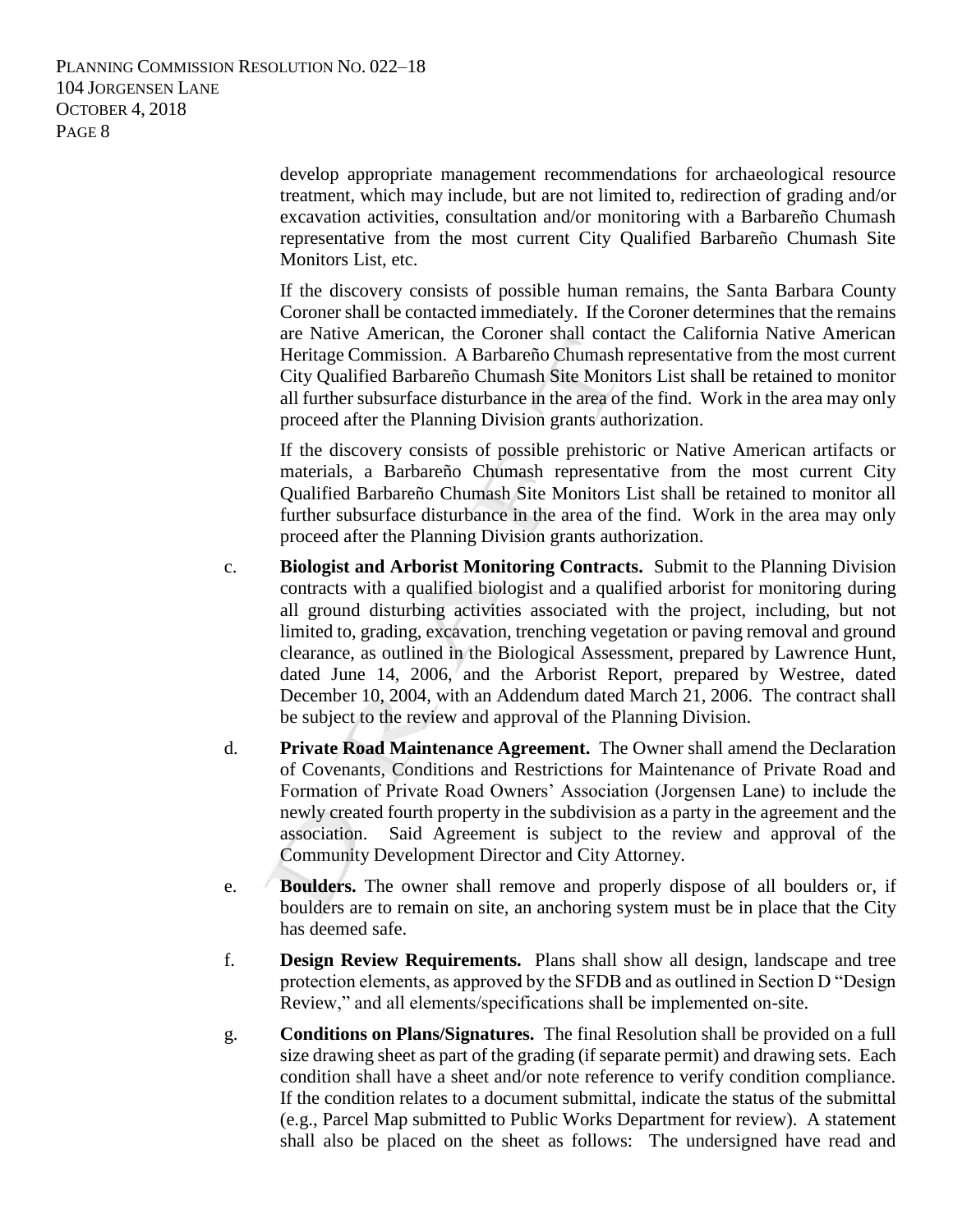> understand the required conditions, and agree to abide by any and all conditions which are their usual and customary responsibility to perform, and which are within their authority to perform.

Signed:

| Property Owner |                   | Date        |
|----------------|-------------------|-------------|
| Contractor     | Date              | License No. |
| Architect      | Date              | License No. |
| Engineer       | Date<br>allow the | License No. |

- **F. Construction Implementation Requirements.** All of these construction requirements shall be carried out in the field by the Owner and/or Contractor for the duration of the project construction, including demolition and grading.
	- 1. **Construction Contact Sign.** Immediately after Building permit issuance, signage shall be posted at the points of entry to the site that list the contractor(s) name, contractor(s) telephone number(s), and construction-related conditions, to assist Building Inspectors and Police Officers in the enforcement of the conditions of approval. The font size shall be a minimum of 0.5 inches in height. Said sign shall not exceed six feet in height from the ground if it is free-standing or placed on a fence. It shall not exceed six square feet in size in this single-unit residential zone.
	- 2. **Construction Storage/Staging.** Construction vehicle/ equipment/ materials storage and staging shall be done on-site. No parking or storage shall be permitted within the public right-of-way, unless specifically permitted by the Public Works Director with a Public Works permit. No parking, storage or staging shall be permitted within the private rightof-way.
	- 3. **Unanticipated Archaeological Resources Contractor Notification.** Standard discovery measures shall be implemented per the City master Environmental Assessment throughout grading and construction: Prior to the start of any vegetation or paving removal, demolition, trenching or grading, contractors and construction personnel shall be alerted to the possibility of uncovering unanticipated subsurface archaeological features or artifacts. If such archaeological resources are encountered or suspected, work shall be halted immediately, the City Environmental Analyst shall be notified and the Owner shall retain an archaeologist from the most current City Qualified Archaeologists List. The latter shall be employed to assess the nature, extent and significance of any discoveries and to develop appropriate management recommendations for archaeological resource treatment, which may include, but are not limited to, redirection of grading and/or excavation activities, consultation and/or monitoring with a Barbareño Chumash representative from the most current City qualified Barbareño Chumash Site Monitors List, etc.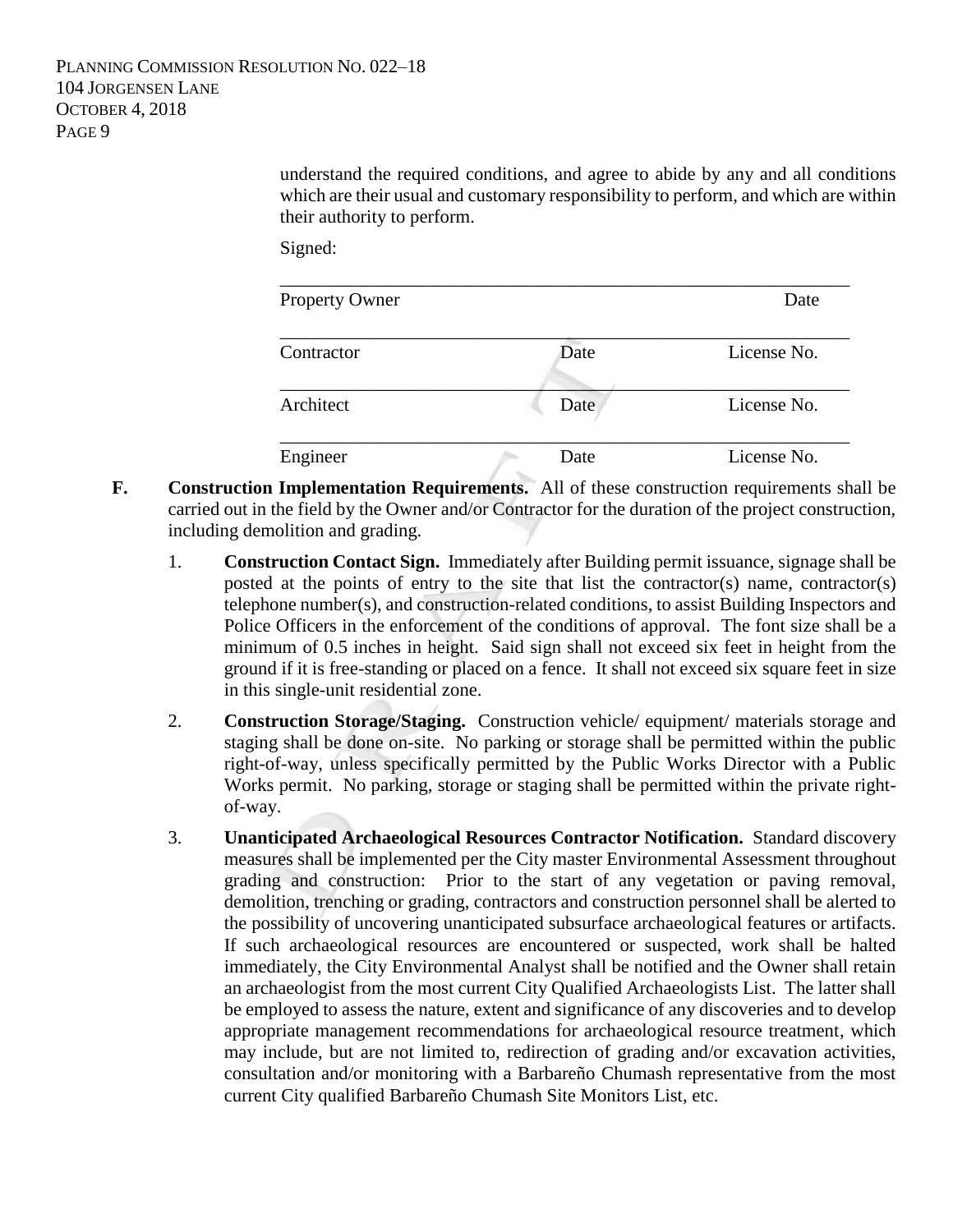> If the discovery consists of possible human remains, the Santa Barbara County Coroner shall be contacted immediately. If the Coroner determines that the remains are Native American, the Coroner shall contact the California Native American Heritage Commission. A Barbareño Chumash representative from the most current City Qualified Barbareño Chumash Site Monitors List shall be retained to monitor all further subsurface disturbance in the area of the find. Work in the area may only proceed after the Environmental Analyst grants authorization.

> If the discovery consists of possible prehistoric or Native American artifacts or materials, a Barbareño Chumash representative from the most current City Qualified Barbareño Chumash Site Monitors List shall be retained to monitor all further subsurface disturbance in the area of the find. Work in the area may only proceed after the Environmental Analyst grants authorization.

> A final report on the results of the archaeological monitoring shall be submitted by the City-approved archaeologist to the Environmental Analyst within 180 days of completion of the monitoring and prior to any certificate of occupancy for the project.

- **G. Prior to Certificate of Occupancy.** Prior to issuance of the Certificate of Occupancy, the Owner of the Real Property shall:
	- 1. Repair any public improvements (curbs, gutters, sidewalks, roadways, etc.) or property damaged by construction subject to the review and approval of the Public Works Department per SBMC §22.60. Where tree roots are the cause of the damage, the roots shall be pruned under the direction of a qualified arborist.
	- 3. **Vegetation Monitoring.** A vegetation monitoring period of 5 years, annually, shall be implemented for the replacement oaks and creek restoration vegetation. Submit a contract with a qualified biologist acceptable to the City for monitoring of replacement oaks and creek restoration for a period of five years post-occupancy.
	- 2.

### **H. General Conditions.**

- 1. **Compliance with Requirements.** All requirements of the city of Santa Barbara and any other applicable requirements of any law or agency of the State and/or any government entity or District shall be met. This includes, but is not limited to, the Endangered Species Act of 1973 [ESA] and any amendments thereto (16 U.S.C. § 1531 et seq.), the 1979 Air Quality Attainment Plan, and the California Code of Regulations.
- 2. **Approval Limitations.** 
	- a. The conditions of this approval supersede all conflicting notations, specifications, dimensions, and the like which may be shown on submitted plans.
	- b. All buildings, roadways, parking areas and other features shall be located substantially as shown on the plans approved by the Planning Commission.
	- c. Any deviations from the project description, approved plans or conditions must be reviewed and approved by the City, in accordance with the Planning Commission Guidelines. Deviations may require changes to the permit and/or further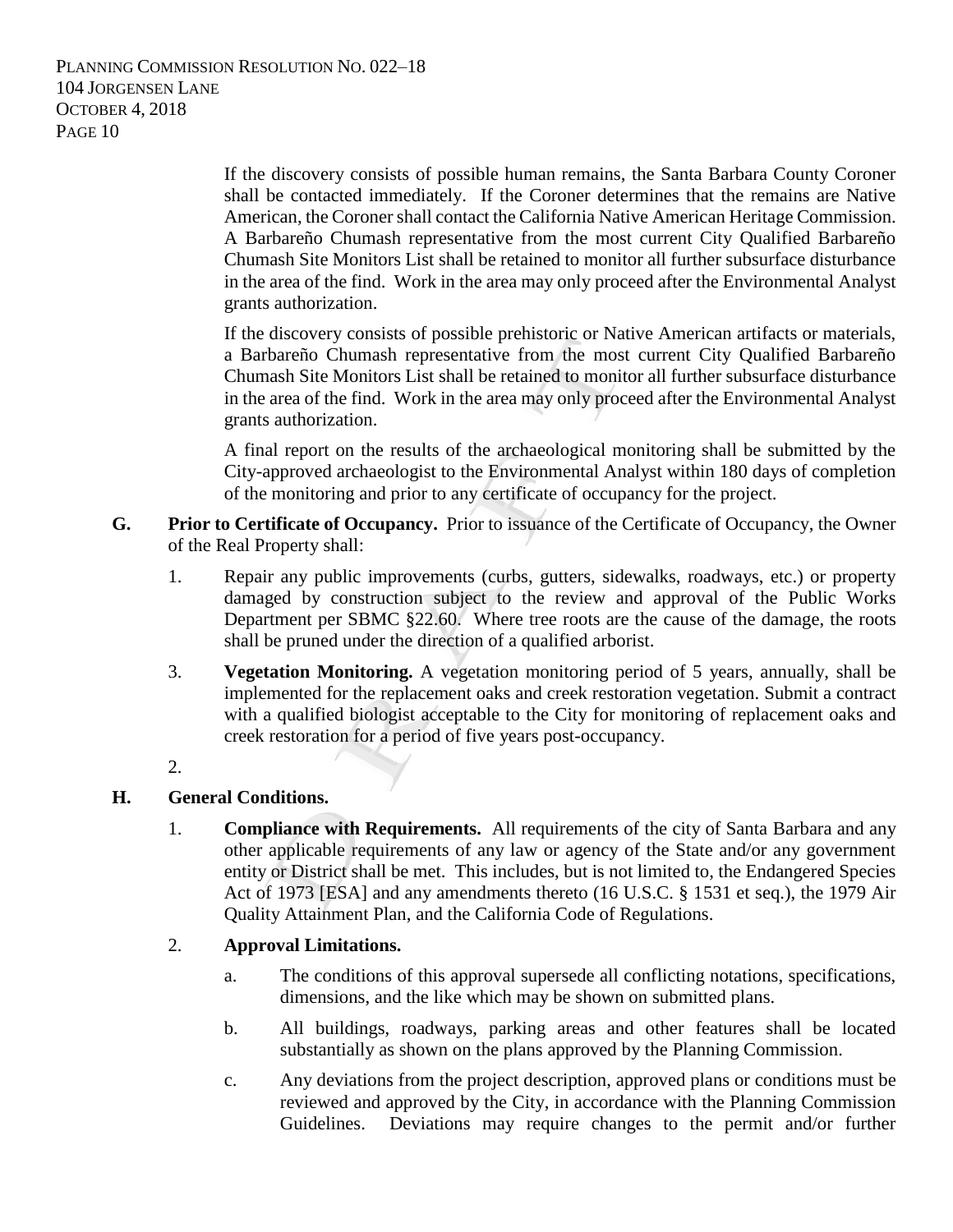environmental review. Deviations without the above-described approval will constitute a violation of permit approval.

3. **Litigation Indemnification Agreement**.In the event the Planning Commission approval of the Project is appealed to the City Council, Applicant/Owner hereby agrees to defend the City, its officers, employees, agents, consultants and independent contractors ("City's Agents") from any third party legal challenge to the City Council's denial of the appeal and approval of the Project, including, but not limited to, challenges filed pursuant to the California Environmental Quality Act (collectively "Claims"). Applicant/Owner further agrees to indemnify and hold harmless the City and the City's Agents from any award of attorney fees or court costs made in connection with any Claim.

Applicant/Owner shall execute a written agreement, in a form approved by the City Attorney, evidencing the foregoing commitments of defense and indemnification within thirty (30) days of being notified of a lawsuit regarding the Project. These commitments of defense and indemnification are material conditions of the approval of the Project. If Applicant/Owner fails to execute the required defense and indemnification agreement within the time allotted, the Project approval shall become null and void absent subsequent acceptance of the agreement by the City, which acceptance shall be within the City's sole and absolute discretion. Nothing contained in this condition shall prevent the City or the City's Agents from independently defending any Claim. If the City or the City's Agents decide to independently defend a Claim, the City and the City's Agents shall bear their own attorney fees, expenses, and costs of that independent defense.

# **III. NOTICE OF TENTATIVE SUBDIVISION MAP TIME LIMITS:**

The Planning Commission action approving the Tentative Map shall expire three (3) years from the date of approval. The subdivider may request an extension of this time period in accordance with Santa Barbara Municipal Code §27.07.110.

# **NOTICE OF MODIFICATION APPROVAL TIME LIMITS:**

The Planning Commission action approving the Modifications shall terminate three (3) years from the date of the approval, per Santa Barbara Municipal Code §30.205.120.A.1.ii, unless:

- 1. An extension is granted by the Community Development Director prior to the expiration of the approval; or
- 2. A valid City Building permit has been issued for work related to the approval and construction work has begun and been carried on diligently without substantial suspension or abandonment of work.

# **NOTICE OF TIME LIMITS FOR PROJECTS WITH MULTIPLE APPROVALS (SBMC §30.205.120):**

If multiple discretionary applications are approved for the same project, the expiration date of all discretionary approvals shall correspond with the longest expiration date specified by any of the land use discretionary applications, unless such extension would conflict with state or federal law. The expiration date of all approvals shall be measured from date of the final action of the City on the longest